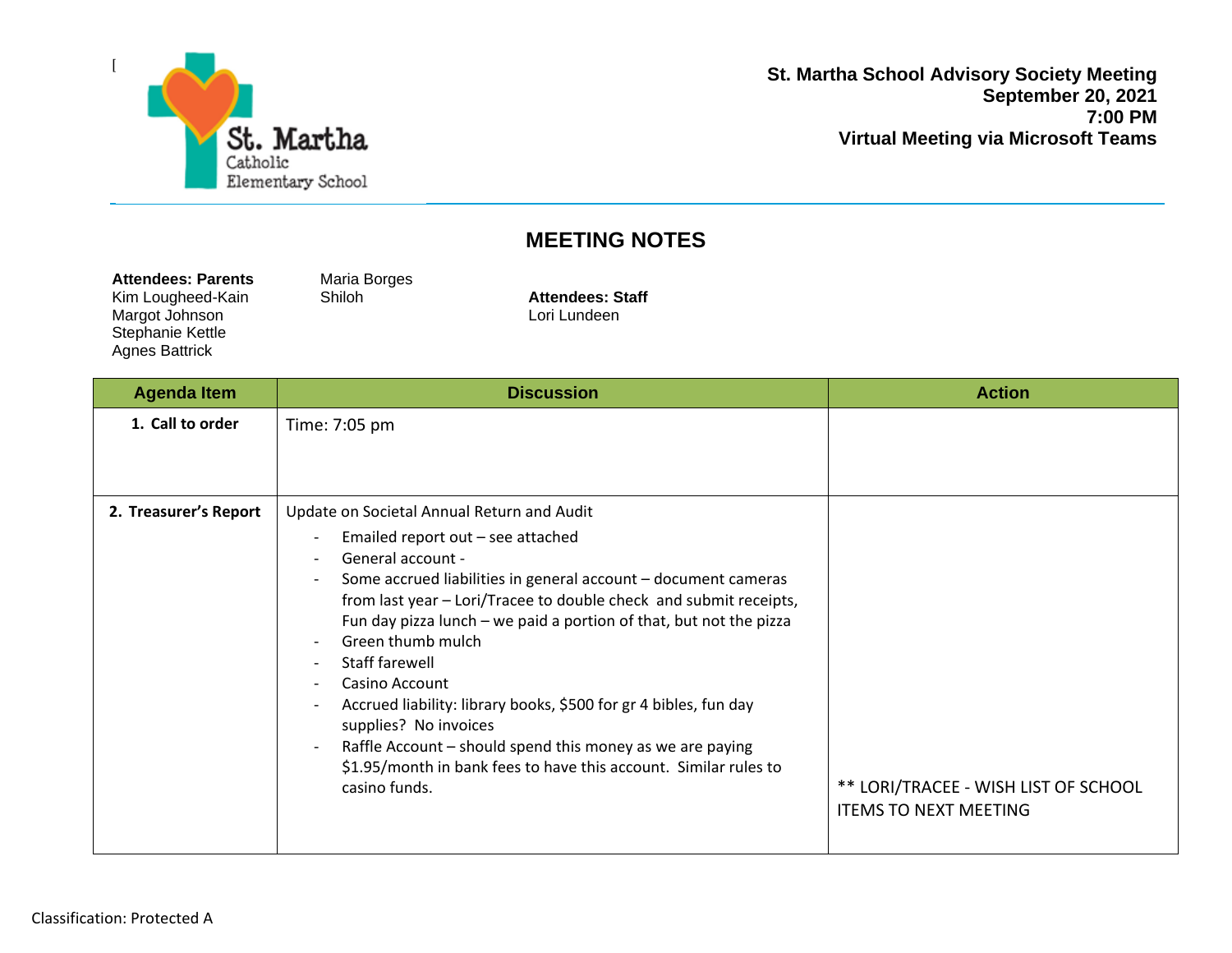|                        |                                                                                                                                                                                                                                                                                                                                                                                          | <b>Committee Meeting Minutes</b>                                                                                             |
|------------------------|------------------------------------------------------------------------------------------------------------------------------------------------------------------------------------------------------------------------------------------------------------------------------------------------------------------------------------------------------------------------------------------|------------------------------------------------------------------------------------------------------------------------------|
|                        | Financial Statements - Margot to send copies to Agnesz, Shiloh and<br>Maria<br>Sent in the annual return - on Friday with that financial statement,<br>to corporate registries to be filed.<br>Last heard from AGLC - financial reports -accepted, all good.<br>Casino money to be spent by May 2023                                                                                     | ** SEND FINANCIAL STATEMENTS TO NEW<br><b>MEMBERS</b>                                                                        |
| 3. Casino Update       | No updates<br>Casinos still behind - every time things shut down, pushed farther<br>behind - will call AGLC and ask if there's more of an update - last time<br>talked - could be 2 or three years; will try to get more of an answer<br>Q - can we ask for an extension if don't get a new casino - May 2023 -<br>can look into but we did already get one extension                    |                                                                                                                              |
| <b>4. New Business</b> | Look into fundraisers - we want to consider Fall and Spring<br>Fundraisers – with approx. \$22,000 in general account – we need to<br>consider that we traditionally cover \$15/student for consumables<br>Want to do things that are easy to do $-$ every little bit helps<br>Ideas<br>gift cards - Maria<br>Vegetables - Agniesz<br>Flowers/Vessi Seeds - Stephanie<br>Art Cards - Kim | ** EVERYONE REVIEW FUNDRAISER IDEAS<br>AND EMAIL AROUND. MAY NEED TO<br>DECIDE ON SOMETHING BEFORE NEXT<br>MEETING (NOV 22.) |
| 5. Motions             |                                                                                                                                                                                                                                                                                                                                                                                          |                                                                                                                              |

**St Martha School Council**